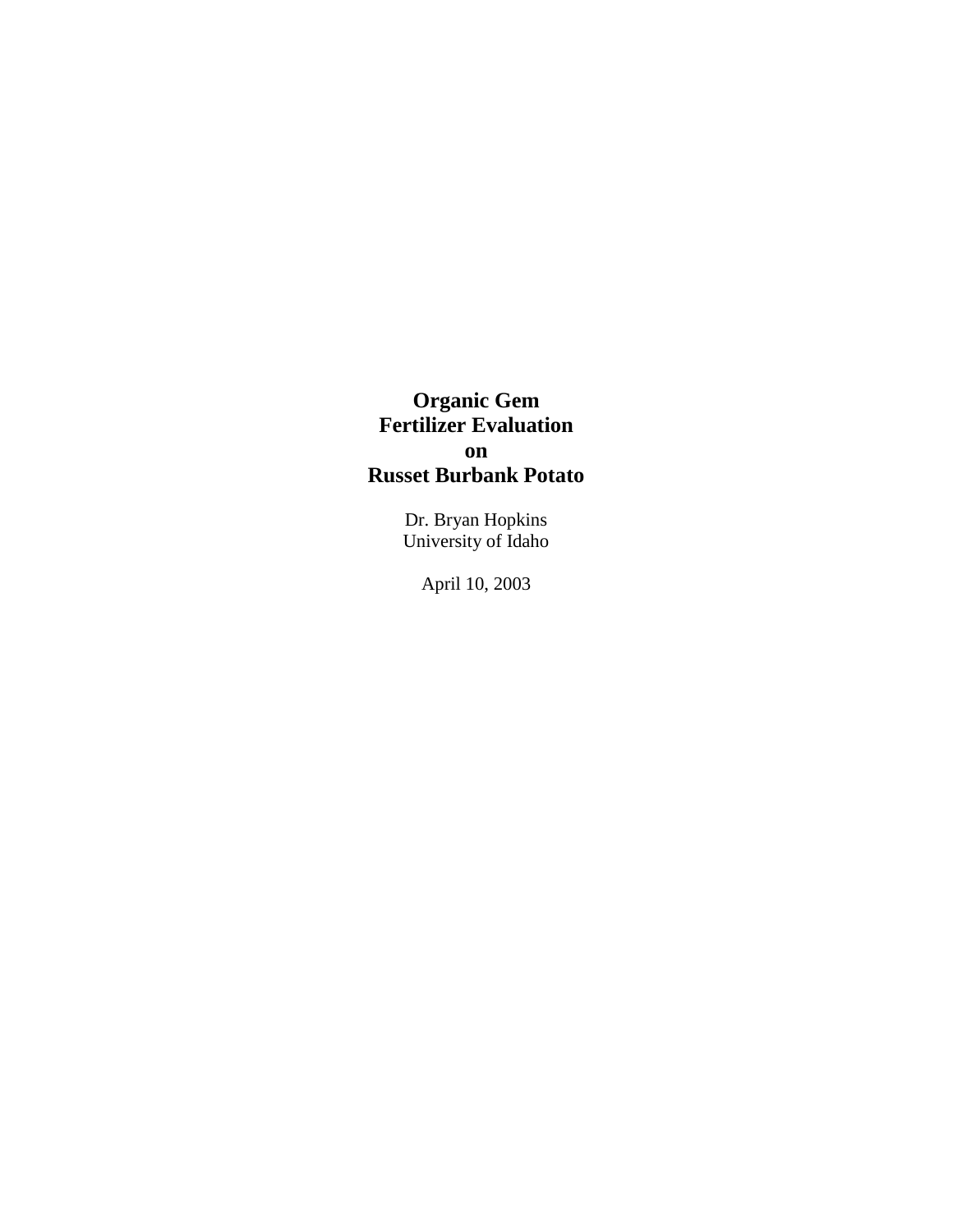## **Field Evaluation of Organic Gem Fertilizer on Russet Burbank Potato**

Technical Report

submitted by:

Dr. Bryan Hopkins Potato Cropping Systems Specialist / Certified Professional Soil Scientist University of Idaho

February 21, 2003

#### **Executive Summary:**

This report contains the findings of a field evaluation of the Organic Gem Fertilizer Product as compared to a "standard" fertilizer program. The study was conducted by Dr. Bryan Hopkins at the University of Idaho Research and Experiment Station in Aberdeen, ID. This trial was conducted on Russet Burbank potato and involved comparison of the Organic Gem product to a "standard" fertilizer program based on the University of Idaho fertilizer recommendations. The findings of this study show improvement in both tuber yield and quality for the Organic Gem treated plots at the full rate of levels of both programs, although only the differences in US no. 1's were statistically significant. The average total yield improvement was 9-cwt./a when the Organic Gem product was applied. When adjustments were made for quality parameters (US no. 1's), the Organic Gem treated plots exhibited a 21-cwt./a difference. The difference in quality is partially related to an increase in size. The Organic Gem treated plots had 8-cwt./a less undersized tubers. It seems that the undersized tubers increased in size as evidenced by an 8-cwt./a increase in US no.1 4-10 oz. tubers and an 13-cwt.a increase in US no. 1 >10 oz tubers. In addition to the size increase, there was also a shift towards higher quality tubers as evidenced by a 12-cwt./a decrease in tubers with a grade less than US no. 1. Gross returns per acre (based on current year pricing) showed an increase of \$91 per acre for the Organic Gem product at the full rate, as compared to the full rate of the standard fertilizer program. Net returns were \$76 based on fertilizer pricing at time of application and \$100 based on current pricing. It should be noted that the overall yields and quality were below average at this and many other fields in this area due to weather related limitations. It is likely that different results may be observed under more optimal growing conditions. Often, differences between treatments are greater as yields increase. Although these results show promise, it is important to realize that this data represents only one site year. Further evaluation is needed to more fully examine the value of this product in potatoes.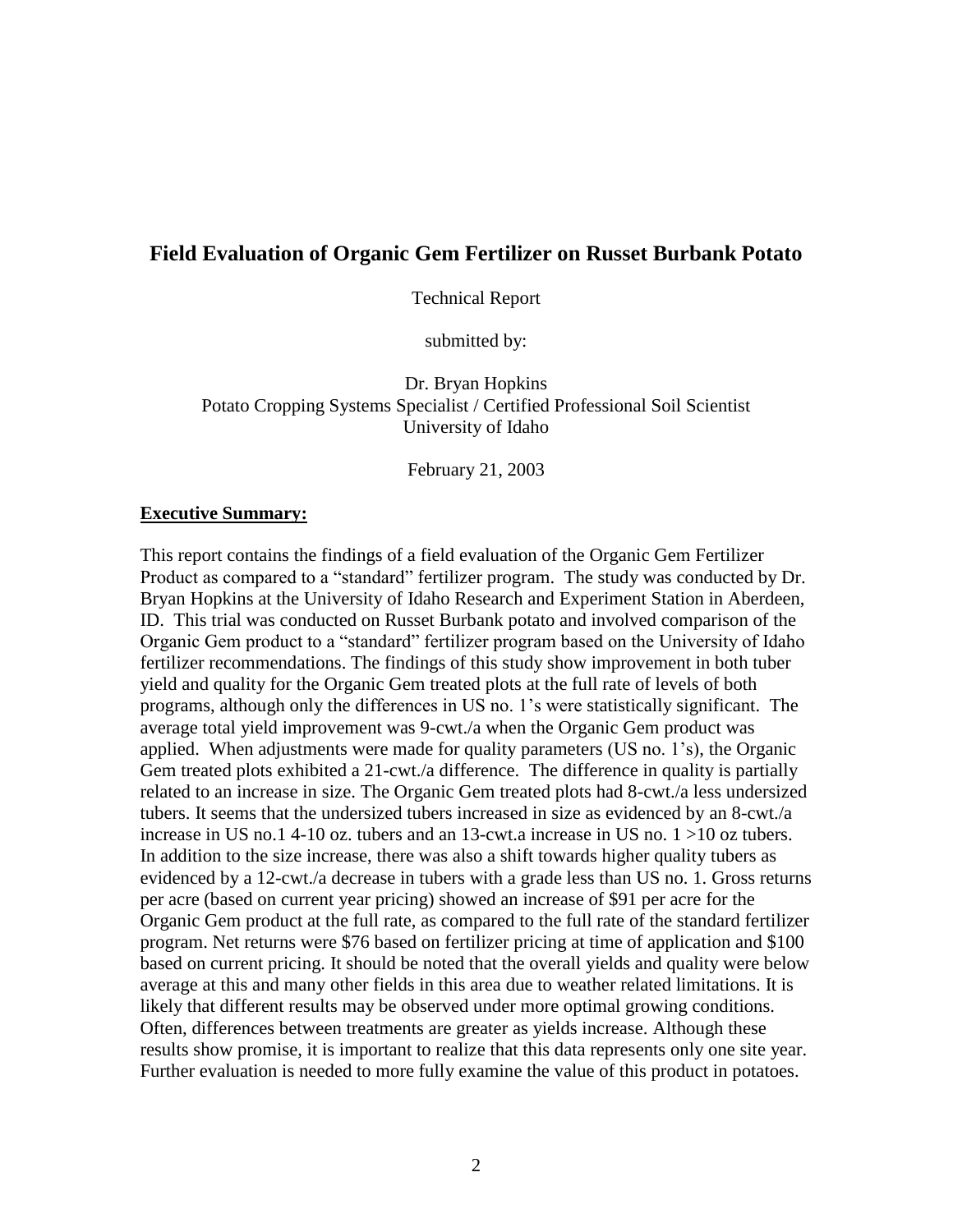#### **Study Design:**

The trial location was at the University of Idaho Research and Experiment Station in Aberdeen, ID. Russet Burbank potatoes were planted, raised, and harvested following typical production practices. Plots consisted of three-36 inch rows 30 feet long arranged in a randomized complete block experimental design with 5 replications of each treatment (Table 1). This study was conducted in concert with another product evaluation, which data is not presented here.

Petiole (tissue connecting leaf to stem) is commonly sampled to ascertain nutritional needs during the growing season. Composite petiole samples were analyzed weekly during the vegetative, tuber initiation, and bulking stages in order to insure adequate nutrition throughout the plots. Additional phosphorus was applied to all plots once during the growing due to low phosphorus concentrations in the petiole samples. No other nutritional deficiencies were observed and, thus, no additional fertilizer (other than the treatments) was applied in-season. In addition to the composite sampling, petioles were sampled in each plot on  $7/10/02$  to establish differences induced by treatments.

The "standard" fertilizer program involved soil testing and application of nutrients based on soil test results according to University of Idaho potato fertilizer recommendations. The primary nutrient of interest in this trial is nitrogen. Nitrogen application for the standard program involved applying 40% of the nitrogen pre-plant as ammonium nitrate and the balance applied in-season through the irrigation system. The Organic Gem product was applied four times during the season, namely at: planting (5/1/02), flower onset (7/3/02), tuber enlargement (7/25/03), and maturity (8/15/03). The in-season application for the standard treatments occurred on the same dates. The fertilizer was applied at three rates, namely: 0, ½, and full rate. The ½ rate was 70 lbs-N/a and the full rate was 140 lbs-N/a. Alfalfa was the previous crop on this field and a credit of 80 lbs.- N/a was given. This credit, combined with the soil test data, resulted in a nitrogen recommendation for this field of 140 lbs-N/a based on the University of Idaho potato fertility recommendations.

The label recommendations for application of Organic Gem to potatoes called for 10-12 gallons per acre from seeding to tuber initiation followed by three applications of 5-6 gallons each at flower onset, tuber enlargement, and maturity. According to product information from Advanced Marine Technologies, the Organic Gem product has the "equivalent" of 10 lbs-N per gallon. Analysis of the material shows that the material is 2- 3% total N. This would result in 250-300 lbs-N/a according to the N equivalence, which would have greatly exceeding the nitrogen requirement for this particular field based on the previous crop and residual soil nitrogen concentrations. As a result, the label rates were reduced accordingly to: 6.5 gallons/a. at planting followed by three 2.5 gallon/a. applications at the dates described previously. Based on yield data from the check plots, as well as data from another nitrogen study within the same field, it is apparent that reducing nitrogen rates for this particular field was sensible.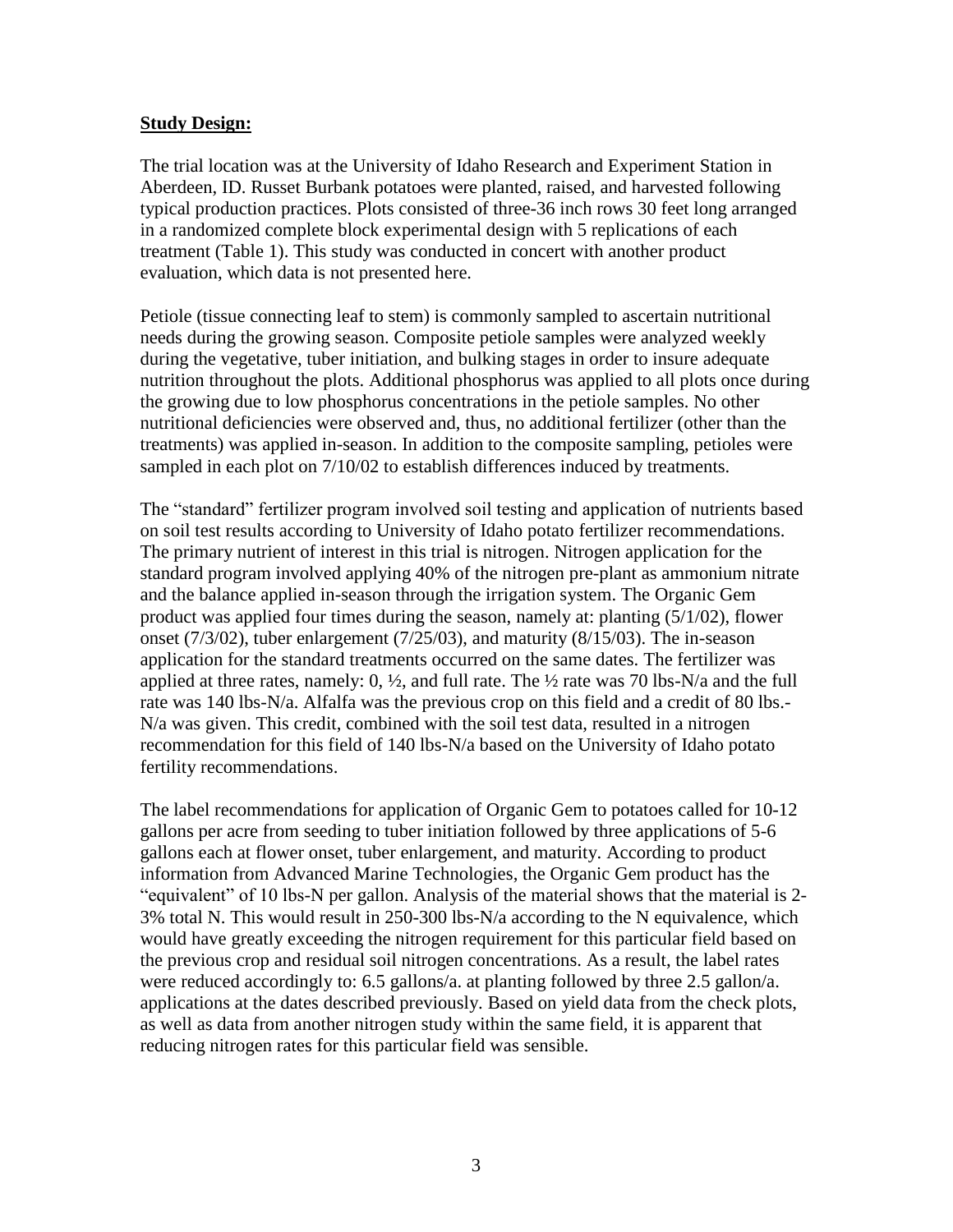When applied, the product was mixed with water per the label instructions at a ratio of 15:1 (water:product). The product was agitated prior to mixing to insure a homogenous mixture. The product was sprayed either in the early morning or evening to avoid tissue burn.

Harvesting operations were completed by digging 20 feet of row (center of the plots). Grading procedures were completed by a trained grading crew of UI personnel.

Statistical analysis was completed using analysis of variance (ANOVA) and mean separation by least sum differences (LSD). Differences were evaluated at an alpha level of 0.10 for the ANOVA.

### **Results:**

The block (replications) data is presented in Table 2. Serious stress problems were observed in block 1, which was accounted for in the statistical analysis. The raw plot data (per plot) is presented in Table 3 and converted data (per acre) for the full rate treatments is presented in Table 4. Results from the 0 and 1/2 rates were perplexing due to the confounding effects of relatively low yields and high carryover nitrogen. It is apparent that the fertilizer recommendation of 140 lbs-N/a was not accurate, most likely due to the relatively low yield (approximately 100 cwt./a less than expected) and/or the previous crop credit from the alfalfa was not adequate. Moreover, growers would likely apply a full rate and, as a result, on the comparison of the full rate of Organic Gem with the full rate of "standard" fertilizer program will be emphasized heretofore.

The average total yield improvement was 9-cwt./a when the Organic Gem product was applied (Fig. 1). More importantly, the Organic Gem treated plots exhibited a 21-cwt./a increase in US no.1 yields (Fig. 1).

The difference in quality is partially related to an increase in size. The Organic Gem treated plots had 8-cwt./a less undersized tubers (Fig. 2). It seems that the undersized tubers increased in size as evidenced by an 8-cwt./a increase in US no.1 4-10 oz. tubers and an 13-cwt.a increase in US no.  $1 > 10$  oz tubers (Fig. 3). In addition to the size increase, there was also a shift towards higher quality tubers as evidenced by a 12-cwt./a decrease in tubers with a grade less than US no. 1 (Fig. 3).

These increases in yield and quality resulted in an increase of \$91 per acre for the Organic Gem product over the standard fertilizer program (Fig. 4). These gross returns are based on current year pricing at a appropriate timing for marketing based on the following: US no. 1 4-10 oz. =  $$6.28/\text{cwt}$ ; US no  $1 > 10$  oz. =  $$5.61/\text{cwt}$ ; US no. 2 =  $$4.42/cwt$ ; and other =  $$2.49/cwt$ . The difference in gross returns is much greater (\$129) per acre) if only the statistically different paramenters (US no.1's) are included in the comparison.

These potato prices are relatively higher than normal, due to the relatively low yields observed in this area during the 2002 season. Different results would be expected with an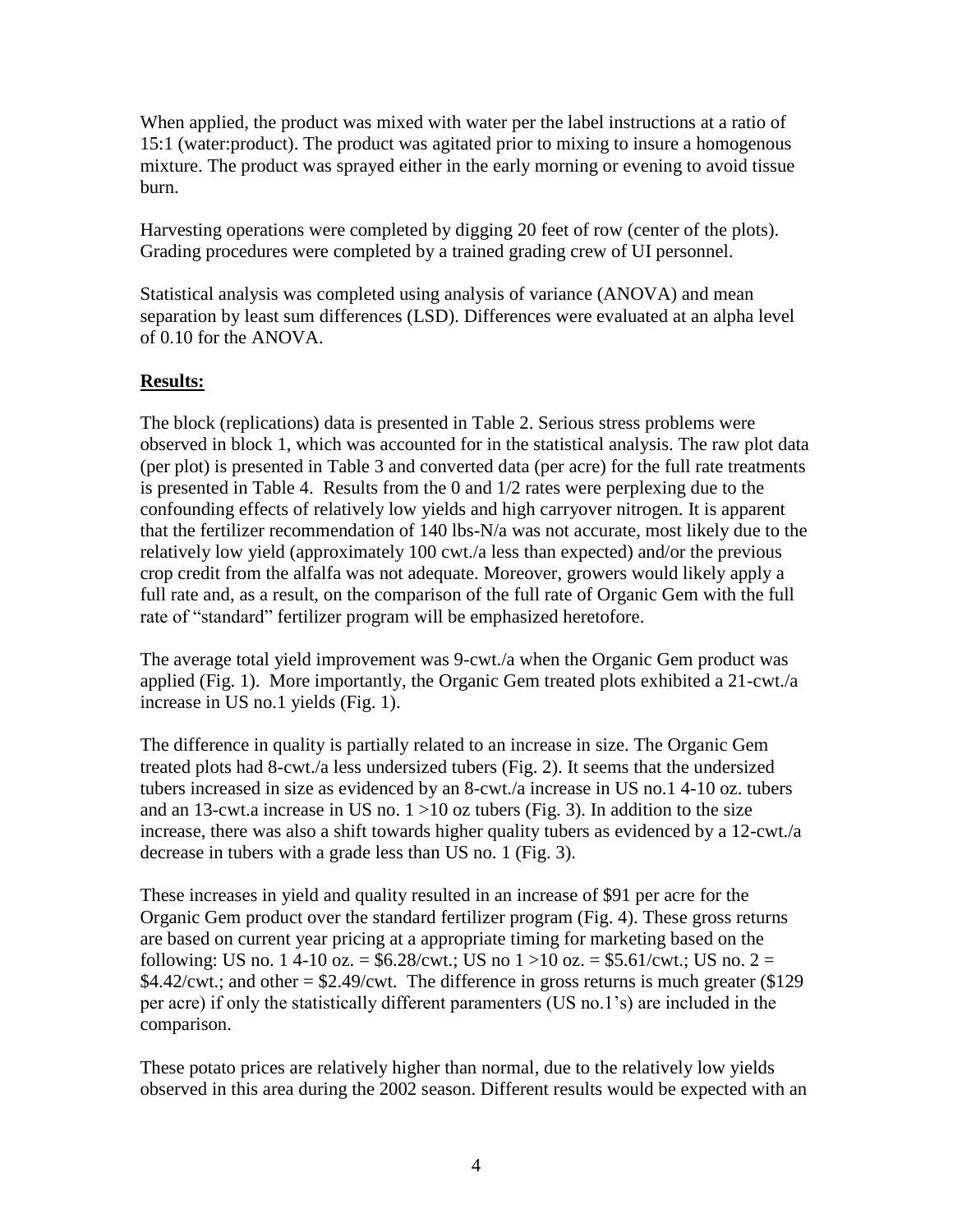average potato market  $(\sim 55/cm)$ , but the gross returns would always be expected to be greater than zero due to the fact that all yield and quality parameters were in favor of the Organic Gem product. The net returns would depend upon pricing of the various fertilizer programs compared in this trial, which information is not currently available.

Tissue analysis showed no significant differences for any nutrient, with the exception of nitrogen. Interestingly, the tissue from the Organic Gem plots had significantly higher total nitrogen, but less nitrate-nitrogen as compared to the standard fertilizer plots (Fig. 5). Although the same amount of nitrogen was applied to both, the Organic Gem form may have been more efficient in its conversion to N containing compounds (amino acids, proteins, etc.). It is also possible that the availability of the nitrogen from the Organic Gem material may have been more of a "slow-release" form that effectively spoon-fed the crop, which resulted in the tissue nitrogen results and possibly the yield/quality differences as well.

### **Summary:**

The findings of this study show improvement in tuber yield and quality for Organic Gem treated plots, although only the difference in US no. 1's was statistically significant.

The average total yield improvement was 9-cwt./a when the Organic Gem product was applied. When adjustments were made for quality parameters, the Organic Gem treated plots exhibited a 21-cwt./a difference. The difference in quality is partially related to an increase in size. The Organic Gem treated plots had 8-cwt./a less undersized tubers. It seems that the undersized tubers increased in size as evidenced by an 8-cwt./a increase in US no.1 4-10 oz. tubers and an 13-cwt.a increase in US no. 1 > 10 oz tubers.

In addition to the size increase, there was also a shift towards higher quality tubers as evidenced by a 12-cwt./a decrease in tubers with a grade less than US no. 1. Gross returns per acre (based on current year pricing) showed an increase of \$91 per acre for the Organic Gem product at the full rate, as compared to the full rate of the standard fertilizer program. Based on fertilizer prices at the time of application, the net returns per acre showed an increase of \$76 in favor of the Organic Gem product. However, net returns are going to fluctuate based on fertilizer pricing. For example, current pricing would result in a net return of \$100 per acre in favor of the Organic Gem product.

Additionally, interesting differences were observed in-season with the nitrogen content and form in the tissue analysis. The Organic Gem product showed greater total nitrogen, but less mobile nitrogen in the nitrate form as compared to the standard fertilizer treatment.

It should be noted that the overall yields and quality were below average at this and many other fields in this area due to weather related limitations. It is possible that greater differences may be observed under more optimal growing conditions. Although these results show promise, it is important to realize that this data represents only one site year. Further evaluation is needed to more fully examine the value of this product in potatoes.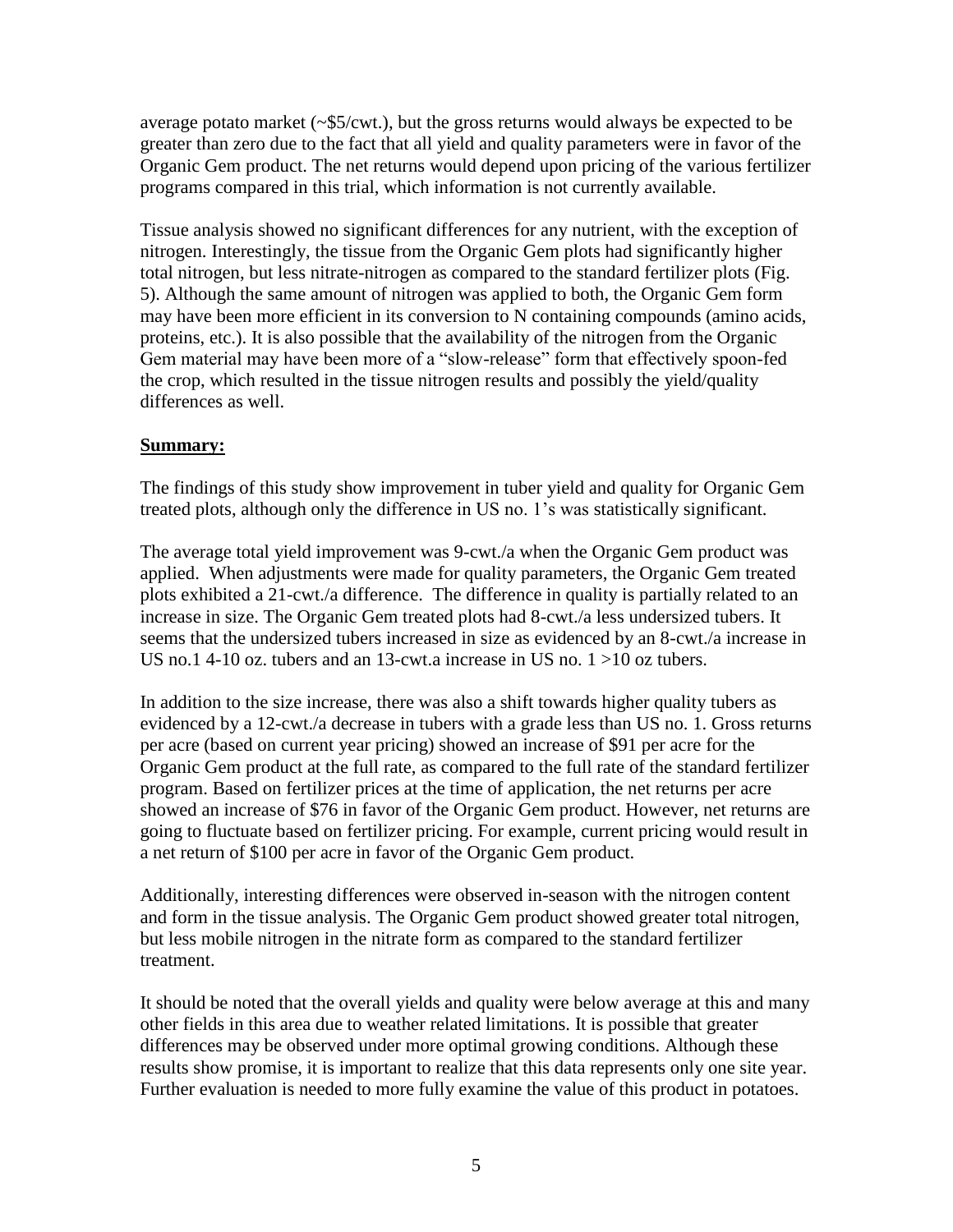| Road                                                     |                         |                         |                           |               |                            | ID             | trt             | block                                                                                                                                                                                                                                                                                                                                                                                                                                                                                                                                    |
|----------------------------------------------------------|-------------------------|-------------------------|---------------------------|---------------|----------------------------|----------------|-----------------|------------------------------------------------------------------------------------------------------------------------------------------------------------------------------------------------------------------------------------------------------------------------------------------------------------------------------------------------------------------------------------------------------------------------------------------------------------------------------------------------------------------------------------------|
|                                                          | 1                       | $\bf 8$                 | V                         |               | L                          | 20             | 8               | V                                                                                                                                                                                                                                                                                                                                                                                                                                                                                                                                        |
| Phos Zn                                                  | $\overline{2}$          | 3                       |                           |               | I.                         | 19             | 3               | $\sf V$                                                                                                                                                                                                                                                                                                                                                                                                                                                                                                                                  |
|                                                          | $6\phantom{1}$          | $\overline{5}$          |                           |               | L                          | 18             | $\overline{5}$  | V                                                                                                                                                                                                                                                                                                                                                                                                                                                                                                                                        |
|                                                          | 4                       | $\overline{7}$          |                           |               |                            | 17             | $\overline{7}$  | $\vee$                                                                                                                                                                                                                                                                                                                                                                                                                                                                                                                                   |
|                                                          | $\overline{7}$          | $\overline{5}$          | IV                        |               | I.                         | 16             | $\overline{5}$  | IV                                                                                                                                                                                                                                                                                                                                                                                                                                                                                                                                       |
|                                                          | $\, 8$                  | $\,6\,$                 |                           |               |                            | 15             | $6\phantom{1}6$ | IV                                                                                                                                                                                                                                                                                                                                                                                                                                                                                                                                       |
|                                                          | $\overline{2}$          | $\mathbf{3}$            |                           |               | I.                         | 14             | 3               | IV                                                                                                                                                                                                                                                                                                                                                                                                                                                                                                                                       |
|                                                          | $\overline{4}$          | $\mathbf 1$             |                           |               |                            | 13             | $\overline{1}$  | IV                                                                                                                                                                                                                                                                                                                                                                                                                                                                                                                                       |
|                                                          | $6\overline{6}$         | $\overline{7}$          | $\overline{\mathsf{III}}$ |               | I                          | 12             | $\overline{7}$  | $\mathbf{III}$                                                                                                                                                                                                                                                                                                                                                                                                                                                                                                                           |
|                                                          | $\overline{5}$          | $\overline{3}$          |                           |               | I.                         | 11             | $\overline{3}$  | $\mathbf{III}$                                                                                                                                                                                                                                                                                                                                                                                                                                                                                                                           |
| study                                                    | $\overline{1}$          | $\overline{2}$          |                           |               | I.                         | 10             | $\overline{2}$  | $\mathbf{III}$                                                                                                                                                                                                                                                                                                                                                                                                                                                                                                                           |
|                                                          | $\overline{4}$          | $\overline{\mathbf{8}}$ |                           |               |                            | 9              | $\overline{8}$  | $\mathbf{III}$                                                                                                                                                                                                                                                                                                                                                                                                                                                                                                                           |
|                                                          | $\overline{2}$          | 3                       | $\rm{II}$                 |               | I                          | 8              | 3               | $\mathop{\mathrm{II}}% \nolimits_{\mathop{\mathrm{II}}% \nolimits} \mathop{\mathrm{II}}% \nolimits_{\mathop{\mathrm{II}}% \nolimits} \mathop{\mathrm{II}}% \nolimits_{\mathop{\mathrm{II}}% \nolimits} \mathop{\mathrm{II}}% \nolimits_{\mathop{\mathrm{II}}% \nolimits} \mathop{\mathrm{II}}% \nolimits_{\mathop{\mathrm{II}}% \nolimits} \mathop{\mathrm{II}}% \nolimits_{\mathop{\mathrm{II}}% \nolimits} \mathop{\mathrm{II}}% \nolimits_{\mathop{\mathrm{II}}% \nolimits} \mathop{\mathrm{II}}% \nolimits_{\mathop{\mathrm{II}}% \$ |
|                                                          | 1                       | $\bf 8$                 |                           |               |                            | $\overline{7}$ | 8               | $\mathbf{\mathsf{I}}$                                                                                                                                                                                                                                                                                                                                                                                                                                                                                                                    |
|                                                          | $\overline{\mathbf{4}}$ | $\overline{7}$          |                           |               | I                          | 6              | $\overline{7}$  | $\ensuremath{\mathsf{II}}$                                                                                                                                                                                                                                                                                                                                                                                                                                                                                                               |
|                                                          | $\,$ 6 $\,$             | 5                       |                           |               | I                          | 5              | 5               | Ш                                                                                                                                                                                                                                                                                                                                                                                                                                                                                                                                        |
|                                                          | $\overline{5}$          | $\overline{\mathbf{4}}$ | $\mathsf{I}$              |               | I                          | 4              | $\overline{4}$  |                                                                                                                                                                                                                                                                                                                                                                                                                                                                                                                                          |
|                                                          | $\mathbf{1}$            | $\overline{7}$          |                           |               | I                          | $\mathbf{3}$   | $\overline{7}$  |                                                                                                                                                                                                                                                                                                                                                                                                                                                                                                                                          |
|                                                          | $6\phantom{1}6$         | $\overline{c}$          |                           |               | I                          | $\overline{2}$ | $\overline{2}$  |                                                                                                                                                                                                                                                                                                                                                                                                                                                                                                                                          |
|                                                          | 8                       | 3                       |                           |               | L                          | 1              | 3               |                                                                                                                                                                                                                                                                                                                                                                                                                                                                                                                                          |
|                                                          |                         |                         |                           |               |                            |                |                 |                                                                                                                                                                                                                                                                                                                                                                                                                                                                                                                                          |
| <b>Risers</b>                                            |                         |                         |                           |               | $\mathbf{  }$              | 20             | 1               | V                                                                                                                                                                                                                                                                                                                                                                                                                                                                                                                                        |
|                                                          |                         |                         |                           |               | $\mathbf{I}$               | 19             | $\overline{2}$  | V                                                                                                                                                                                                                                                                                                                                                                                                                                                                                                                                        |
| Nitro + & Organic Gem product evaluation                 |                         |                         |                           |               | $\mathbf{  }$              | 18             | $6\phantom{1}6$ | V                                                                                                                                                                                                                                                                                                                                                                                                                                                                                                                                        |
|                                                          |                         |                         |                           |               | $\mathbf{I}$               | 17             | $\overline{4}$  | $\vee$                                                                                                                                                                                                                                                                                                                                                                                                                                                                                                                                   |
|                                                          |                         |                         |                           |               | $\mathbf{I}$               | 16             | $\overline{7}$  | IV                                                                                                                                                                                                                                                                                                                                                                                                                                                                                                                                       |
| N Source Plots Field 411 Aberdeen R&E Center             |                         |                         |                           |               | Ш                          | 15             | $\bf 8$         | IV                                                                                                                                                                                                                                                                                                                                                                                                                                                                                                                                       |
| eastern half of+A11 20' between further most west risers |                         |                         |                           |               | Ш                          | 14             | $\overline{2}$  | IV                                                                                                                                                                                                                                                                                                                                                                                                                                                                                                                                       |
| 10' x 30' plots                                          |                         |                         |                           |               | Ш                          | 13             | $\overline{4}$  | IV                                                                                                                                                                                                                                                                                                                                                                                                                                                                                                                                       |
|                                                          |                         |                         |                           |               | $\mathbf{H}$               | 12             | $6\phantom{1}$  | $\mathbf{III}$                                                                                                                                                                                                                                                                                                                                                                                                                                                                                                                           |
|                                                          |                         |                         |                           |               | $\mathbf{H}$               | 11             | $\overline{5}$  | $\mathbf{III}$                                                                                                                                                                                                                                                                                                                                                                                                                                                                                                                           |
| -------treatment-------                                  | $\mathsf{N}$            |                         |                           |               | Ш                          | 10             | $\overline{1}$  | $\mathbf{III}$                                                                                                                                                                                                                                                                                                                                                                                                                                                                                                                           |
| #                                                        |                         |                         |                           |               | $\mathbf{I}$               | 9              | $\overline{4}$  | $\mathbf{III}$                                                                                                                                                                                                                                                                                                                                                                                                                                                                                                                           |
| name<br>1                                                | $\pmb{0}$               |                         |                           |               | $\ensuremath{\mathsf{II}}$ | 8              | $\overline{2}$  | $\sf II$                                                                                                                                                                                                                                                                                                                                                                                                                                                                                                                                 |
| check<br>$1/2x$ N                                        |                         |                         |                           |               |                            | $\overline{7}$ |                 |                                                                                                                                                                                                                                                                                                                                                                                                                                                                                                                                          |
| $\overline{c}$<br>3                                      | 70                      |                         |                           |               | $\mathbf{  }$              |                | 1               | $\sf II$                                                                                                                                                                                                                                                                                                                                                                                                                                                                                                                                 |
| 1xN                                                      | 140                     |                         |                           |               | $\mathbf{  }$              | 6              | $\overline{4}$  | $\sf II$                                                                                                                                                                                                                                                                                                                                                                                                                                                                                                                                 |
| 1/2x Org Gem<br>$\overline{\mathcal{A}}$                 | $70*$                   |                         |                           |               | $\mathbf{  }$              | 5              | $6\phantom{1}$  | $\mathsf{I}\mathsf{I}$                                                                                                                                                                                                                                                                                                                                                                                                                                                                                                                   |
| 1x Org Gem<br>5                                          | $140*$<br>70            |                         |                           |               | $\mathbf{  }$              | 4              | 5               | I                                                                                                                                                                                                                                                                                                                                                                                                                                                                                                                                        |
| $1/2x$ N+<br>6                                           |                         |                         |                           | $\mathbf{  }$ | 3                          | 1              | L               |                                                                                                                                                                                                                                                                                                                                                                                                                                                                                                                                          |
| $1xN+$<br>$\overline{7}$                                 | 140                     |                         |                           |               | $\ensuremath{\mathsf{II}}$ | $\overline{2}$ | $6\phantom{1}6$ | I                                                                                                                                                                                                                                                                                                                                                                                                                                                                                                                                        |
| $\,8\,$<br>check                                         | $\pmb{0}$               |                         |                           |               | $\ensuremath{\mathsf{II}}$ | $\mathbf{1}$   | $\bf 8$         | I                                                                                                                                                                                                                                                                                                                                                                                                                                                                                                                                        |

## **Table 1. Field plot layout of Organic Gem & Nitro + Product Evaluations**

\* N Equivalents – not actual N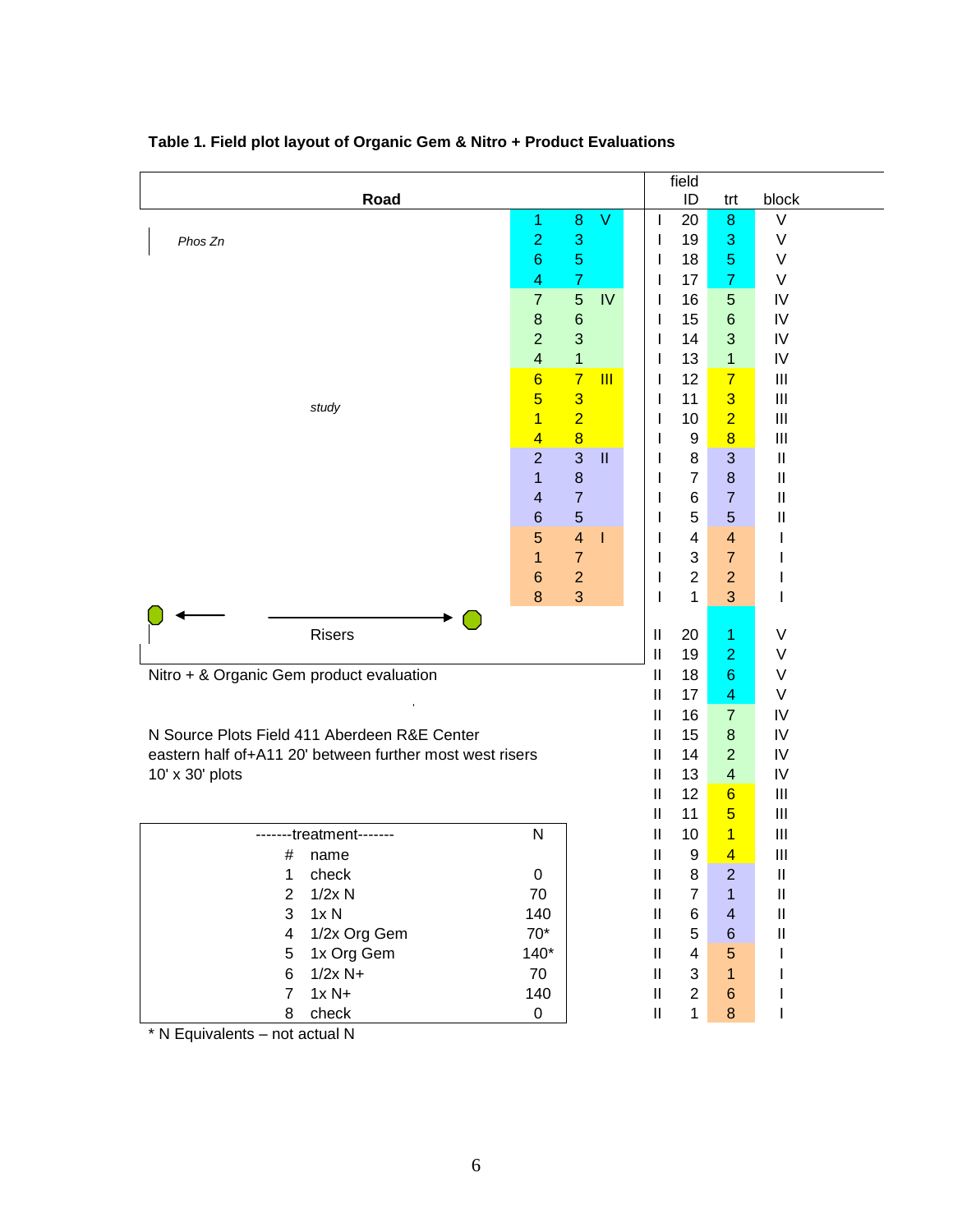|           |            |           | $#1: 4-10$ | #1: > 10 | $#2: 4-10$ | #2: >10 |          |                |
|-----------|------------|-----------|------------|----------|------------|---------|----------|----------------|
| block     | Undersized | Malformed | OZ.        | OZ.      | OZ.        | OZ.     | total    | vield          |
|           |            |           |            |          |            |         |          | cwt./a         |
|           | 3.1        | 6.7       | 12.7       | 7.2      | 2.9        |         | 3.3 36.0 | 261.3          |
| Ш         | 1.9        | 9.4       | 11.6       | 12.3     | 2.4        |         | 4.6 42.2 | 306.1          |
| Ш         | 3.7        | 5.2       | 18.8       | 10.8     | 2.5        |         |          | 2.5 43.5 316.0 |
| <b>IV</b> | 3.8        | 5.4       | 17.1       | 7.6      | 2.4        |         | 2.6 38.9 | 282.1          |
| V         | 2.8        | 4.8       | 14.9       | 11 1     | 3.1        | 3.2     | 40.0     | 290.3          |

#### **Table 2. Block data. Block 1 was very stressed due to wind induced water stress at the corner of the field.**

#### **Table 3. Raw yield data.**

 $\sim 10^{-11}$ 

| trt           | Treatment    | N<br>rate | Undersized | Malformed | #1: 4-10 oz.               | #1: > 10 oz. | #2: 4-10 oz. | #2: >10 oz. |
|---------------|--------------|-----------|------------|-----------|----------------------------|--------------|--------------|-------------|
|               |              | lbs/a     |            |           | ---lbs./plot (3' X 20')--- |              |              |             |
|               | check        | 0         | 3.0        | 5.1       | 18.5                       | 9.4          | 2.3          | 41.0        |
| $\mathcal{P}$ | 1/2x N       | 70        | 3.9        | 7.0       | 15.5                       | 10.6         | 2.6          | 18.0        |
| 3             | 1xN          | 140       | 3.3        | 5.6       | 14.7                       | 9.4          | 2.5          | 27.4        |
| 4             | 1/2x Org Gem | 70        | 2.8        | 5.4       | 13.8                       | 12.1         | 2.4          | 39.2        |
| 5             | 1x Org Gem   | 140       | 2.5        | 6.9       | 14.1                       | 9.7          | 2.5          | 31.4        |
|               |              |           |            |           |                            |              |              |             |

#### **Table 4. Yields and quality parameters for the full rate comparison of Organic Gem and Standard Fertilizer programs of Russet Burbank potato.**

|               |             |                |             |           | #1: 4-10   | #1: > 10   | #2: 4-10   |               |
|---------------|-------------|----------------|-------------|-----------|------------|------------|------------|---------------|
| Treatment     | N rate      | <u>trt</u>     | Undersized  | Malformed | <u>oz.</u> | <u>oz.</u> | <u>oz.</u> | $#2: >10$ oz. |
| Standard      | 140         | 3              | 24.9        | 43.0      | 103.8      | 71.1       | 20.3       | 19.8          |
| Organic Gem   | <u> 140</u> | $\overline{5}$ | <u>16.7</u> | 43.4      | 117.2      | 79.1       | 17.2       | 18.7          |
| difference 1x |             |                | $-8.2$      | 0.4       | 13.4       | 8.0        | $-3.1$     | $-1.1$        |
|               |             |                |             |           |            |            |            | Gross         |
| Treatment     |             |                |             |           | US no.1    | Other      | Yield      | Returns       |
| Standard      |             |                |             |           | 175        | 108        | 283        | \$1,397.43    |
| Organic Gem   |             |                |             |           | 196        | 96         | 292        | \$1,488.70    |
| difference 1x |             |                |             |           | 21.4       | $-12.0$    | 9.4        | 91.3          |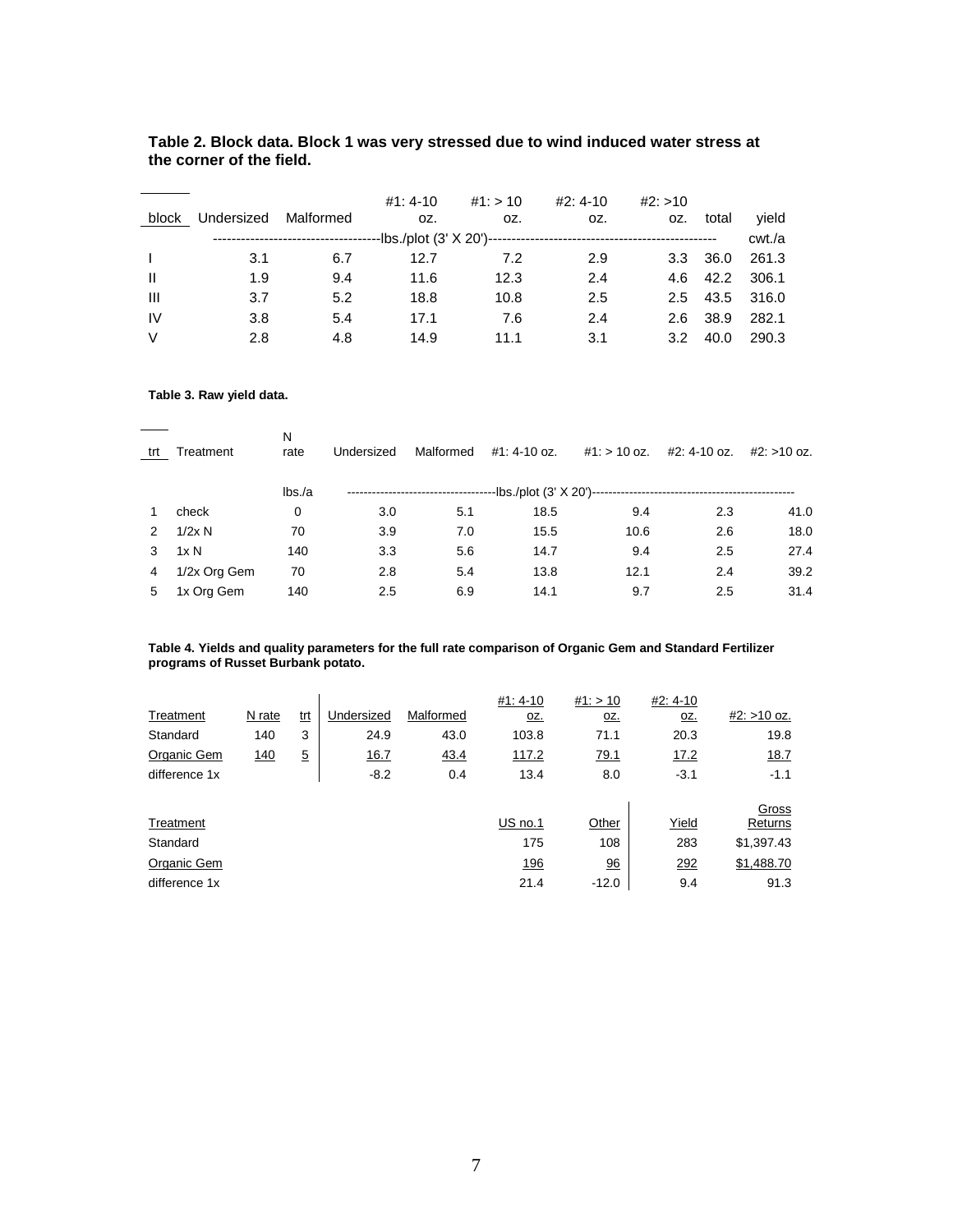## **Organic Gem Product Evaluation: Russet Burbank**



Fig. 1. Yield and overall grade information for Organic Gem fertilizer evaluation as compared to a standard UI fertilizer program. Data followed by different letters indicates a statistical difference at the alpha =  $0.10$  level of significance. Other differences were not statistically significant.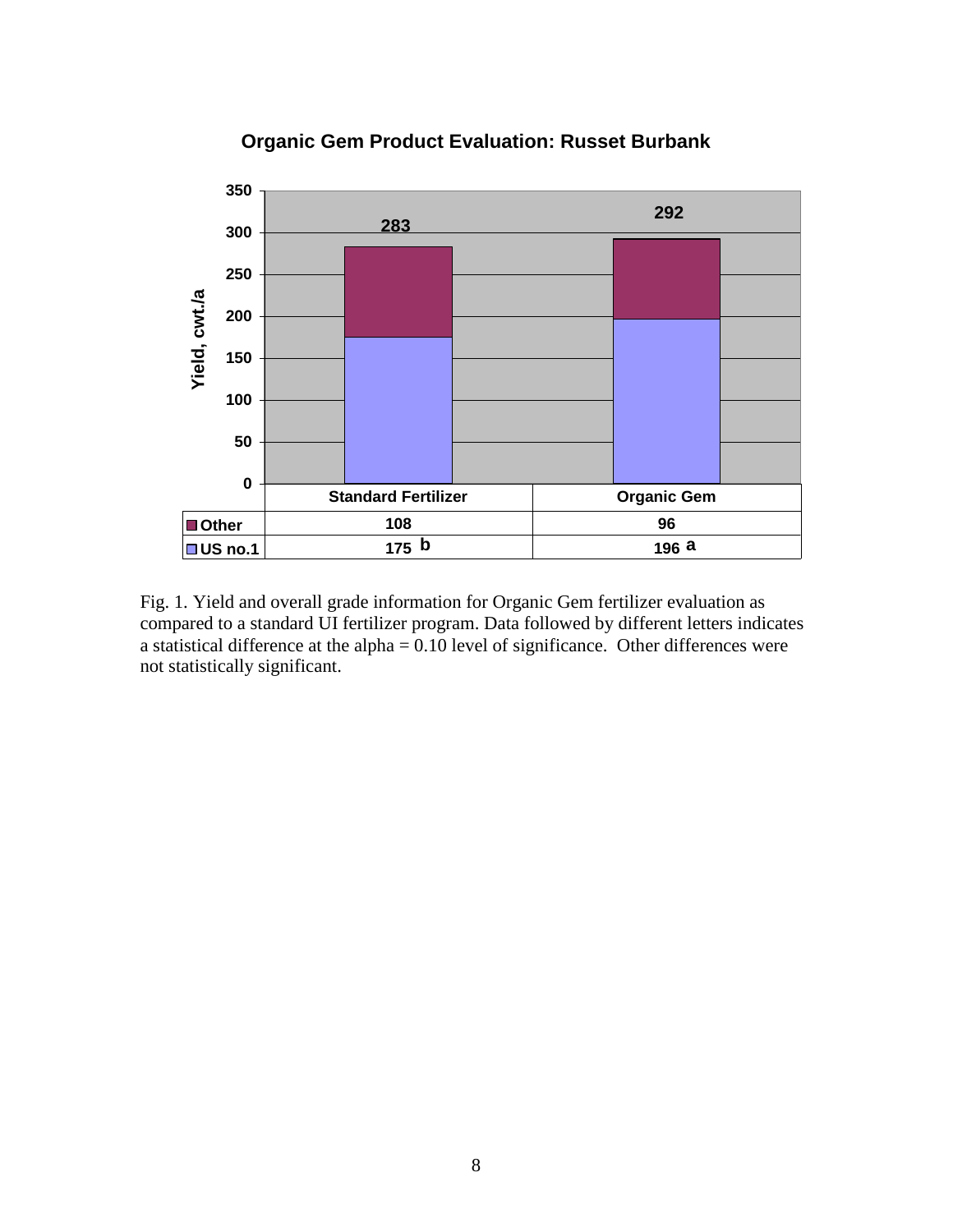**Organic Gem Product Evaluation: Russet Burbank** 



Fig. 2. Undersized (less than 4 oz) grade information for Organic Gem fertilizer evaluation as compared to a standard UI fertilizer program. Difference was not statistically significant.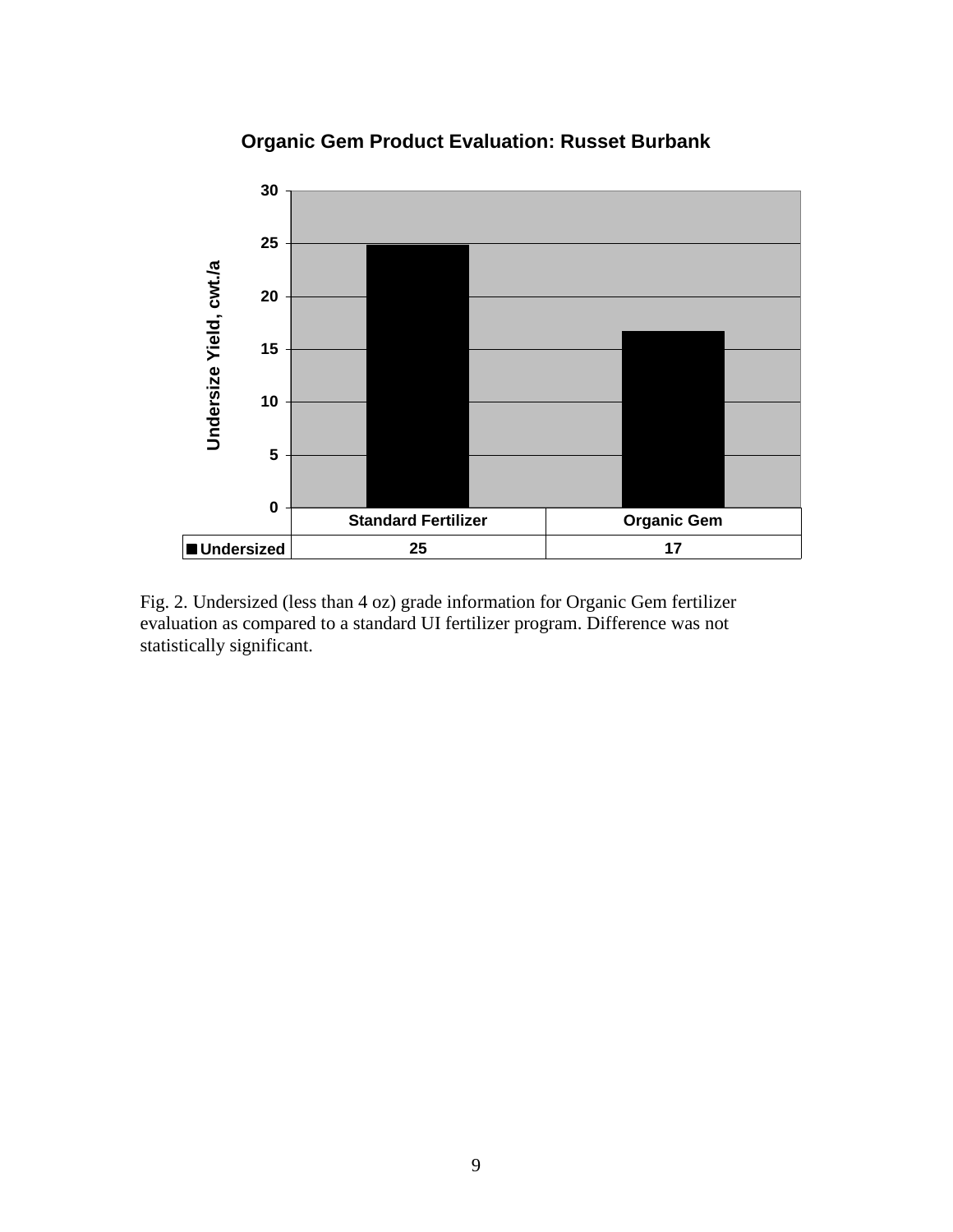**Organic Gem Product Evaluation: Russet Burbank** 



Fig. 3. Grade information for Organic Gem fertilizer evaluation as compared to a standard UI fertilizer program. Data followed by different letters indicates a statistical difference at the alpha  $= 0.10$  level of significance. Other differences were not statistically significant.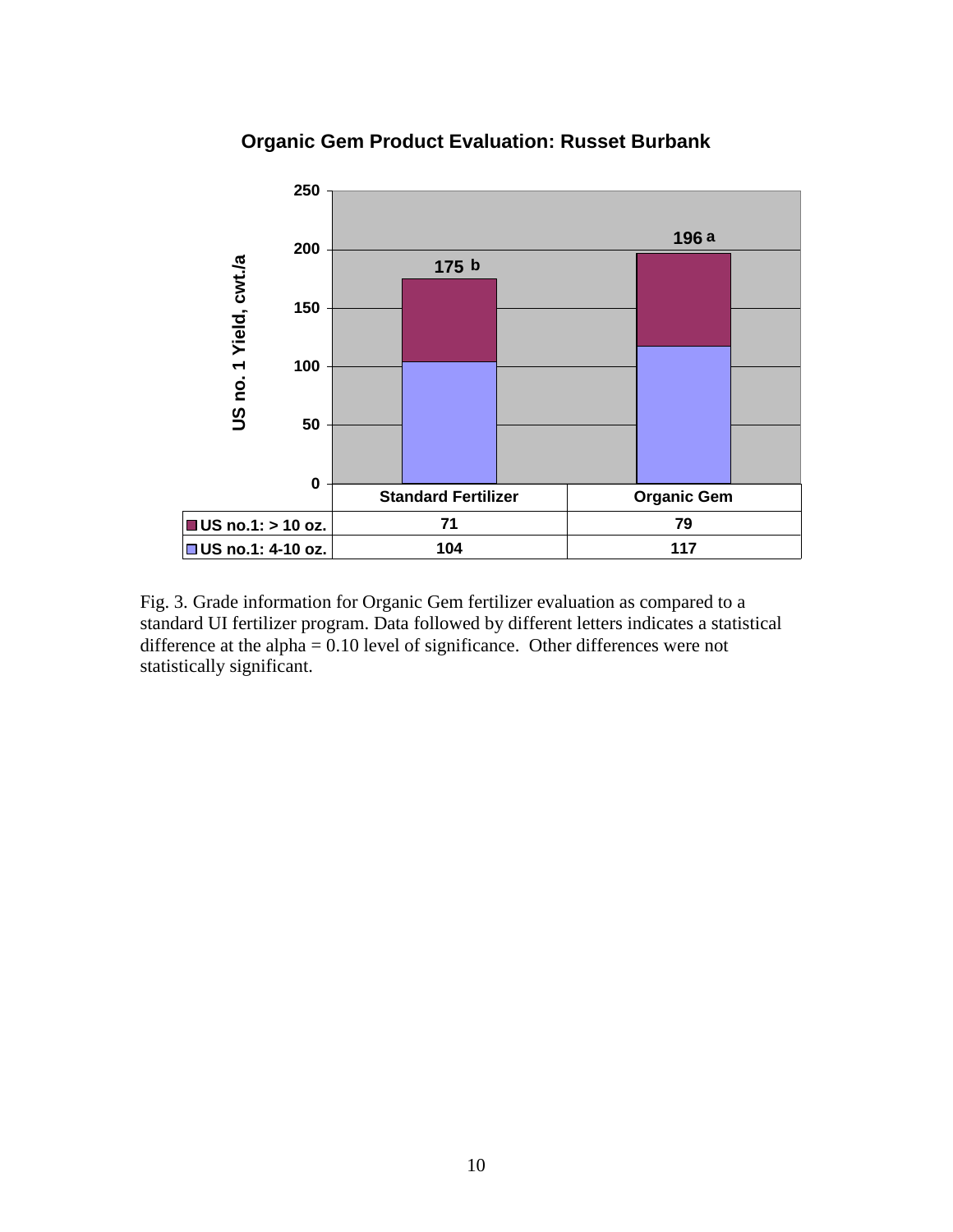**Organic Gem Product Evaluation: Russet Burbank** 



Fig. 4. Gross returns for Organic Gem fertilizer evaluation as compared to a standard UI fertilizer program.